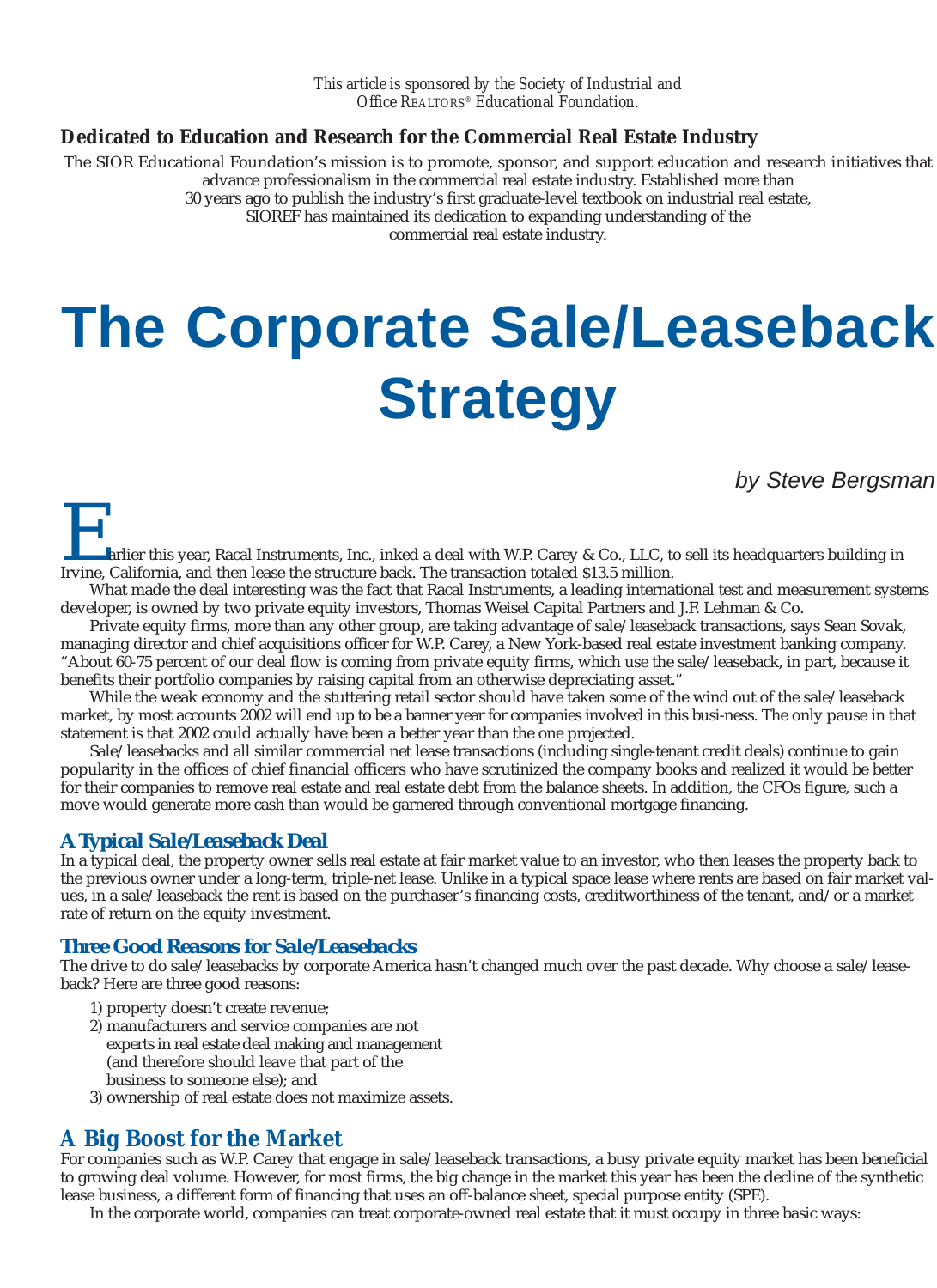- 1) continue to own the property being occupied;
- 2) sell the property, then lease it back on a long-term basis; or
- 3) take the property off-balance while maintaining control over it in a synthetic lease format.

Although billions of dollars worth of synthetic leases were done in the '90s, the Enron scandal, with its abuse of SPEs, turned off-balance sheet financing into a horror story. Looking to rectify this problem, the Financial Accounting Standards Board (FASB), is expected to change, or, in the worse case scenario, delete some off-balance-sheet transactions such as synthetic leases. With the prospects of changes ahead, synthetic lease deals have withered away. Eventually, as current synthetic lease contracts come to fruition, it is expected most of those will end up as sale/ leasebacks.

"FASB is going to come out with a ruling any time now and give guidelines as to what off-balance sheet really means," says Frederick Wehba, president of The Bentley-Forbes Group, a Los Angeles company that has maintained a specialty in sale/leasebacks for the past 20 years. "What companies are doing right now is taking advantage of LIBOR rates (synthetic leases use LIBOR) as long as they can. Then once they get their hands slapped will go back to sale/leasebacks. That is what we are seeing over and over."

Sale/leaseback firms expected a flood of new business this year from synthetic leases, but the market has been stranded somewhat, as companies have postponed decision making, waiting for FASB to issue new regulations.

This has only meant that 2002 will be a very good year instead of a stupendous year.

Last year, for example, W.P. Carey did \$405 million in sale/leaseback transactions, this year it expects to do \$700 million to \$900 million. "This has turned out to be a very strong year," says Sovak. "A lot of companies are looking to refinance debt."

Sale/leaseback firms work directly with the private equity firms, explains Scott Tracy, a managing principal at Corporate Partners, a subsidiary of CB/Richard Ellis Investors in Los Angeles. 'What generally happens is the private equity firms will take a company private. Then once they own the firm, they will move to sell the real estate in order to free up funds for that investment."

"Part of the reason for the increasing volume of these types of deals," Tracy adds, "is because the debt market has tightened. We do some of these types of deals, but not to a great extent."

Corporate Partners swung about \$190 million in sale/leaseback deals in 2001; this year the company expects to do \$300 million.

It could be better. "There has been a lull before the storm," says Tracy. "There is a lot of waiting until the final FASB regulations come out. Corporations are waiting to make a final decision regarding real estate."

This isn't to say that there has not been some dealmaking involving companies switching off synthetic leases. At the end of last year, PETsMART, Inc., faced a situation where the synthetic leases on a number of its properties, including a large distribution facility, were coming to an end. The big Phoenix-based, pet supply retailer struck a deal with W.P. Carey, selling the distribution facility and 12 stores for \$71 million to W.P. Carey, who then leased back the properties to PETsMART.

Also predicting a good year for 2002 is Gary Ralston, CCIM, CPM, CRE, SIOR, and president of Orlando-based Commerical Net Lease Realty (CNL), a real estate investment trust that invests in freestanding properties subject to long-term, net leases. "There's going to be a lot more business available and the number one reason is there will be accounting rule changes related to special purpose entities and synthetic leases."

Ralston expects CNL to easily top last year's numbers, when it invested \$279.6 million in 137 properties.

In 2001, the Bentley-Forbes Group boasted sale/leaseback volume of \$230 million. Wehba predicts those numbers will rise to \$350 million this year. "This is going to be a very robust year," he says.

However, 2002 has been a different year for Bentley-Forbes in that volume is going to be substantially up, not because it is doing more deals, but because the size of the transactions have been so much bigger. That has not been by accident; the company changed its focus and went looking for more trophy properties. "We enjoy the creditworthiness of the larger companies," Wehba says.

Whatever the reason for the change in tactic, it was a good move for Wehba. "We have not seen as many sale/leasebacks this year as we did a couple of years ago. I don't know why, but I'm assuming people are holding off to see what happens with FASB."

# **Aligning for the Future**

Whether companies are currently using sale/leasebacks or just considering the financial tool instead of synthetic lease, the trend line remains positive. The industry is experiencing a movement to align corporate real estate decisions with corporate capital decisions, says Stephen Tinsley, a senior vice president of corporate finance at Equis Corp., a Chicago-based corporate real estate services firm. This simply means that if the real estate is not performing in a manner that is aligned with the business units, then it is better to sell the real estate and put the capital back into the business.

"We recommend companies look at their real estate assets based on the capital allocation of the business units," says Tinsley. "And it's better to look at a strategy for individual assets depending on the special purpose of the asset. This is really an analysis of the portfolio."

On simple terms, that can mean if a corporation owns a warehouse but is not using the entire building and there exists a strategy to exit the location in five to seven years, the better play might be to do a partial leaseback, where the building is sold and partially leased back by the corporation for a lease of no more than seven years.